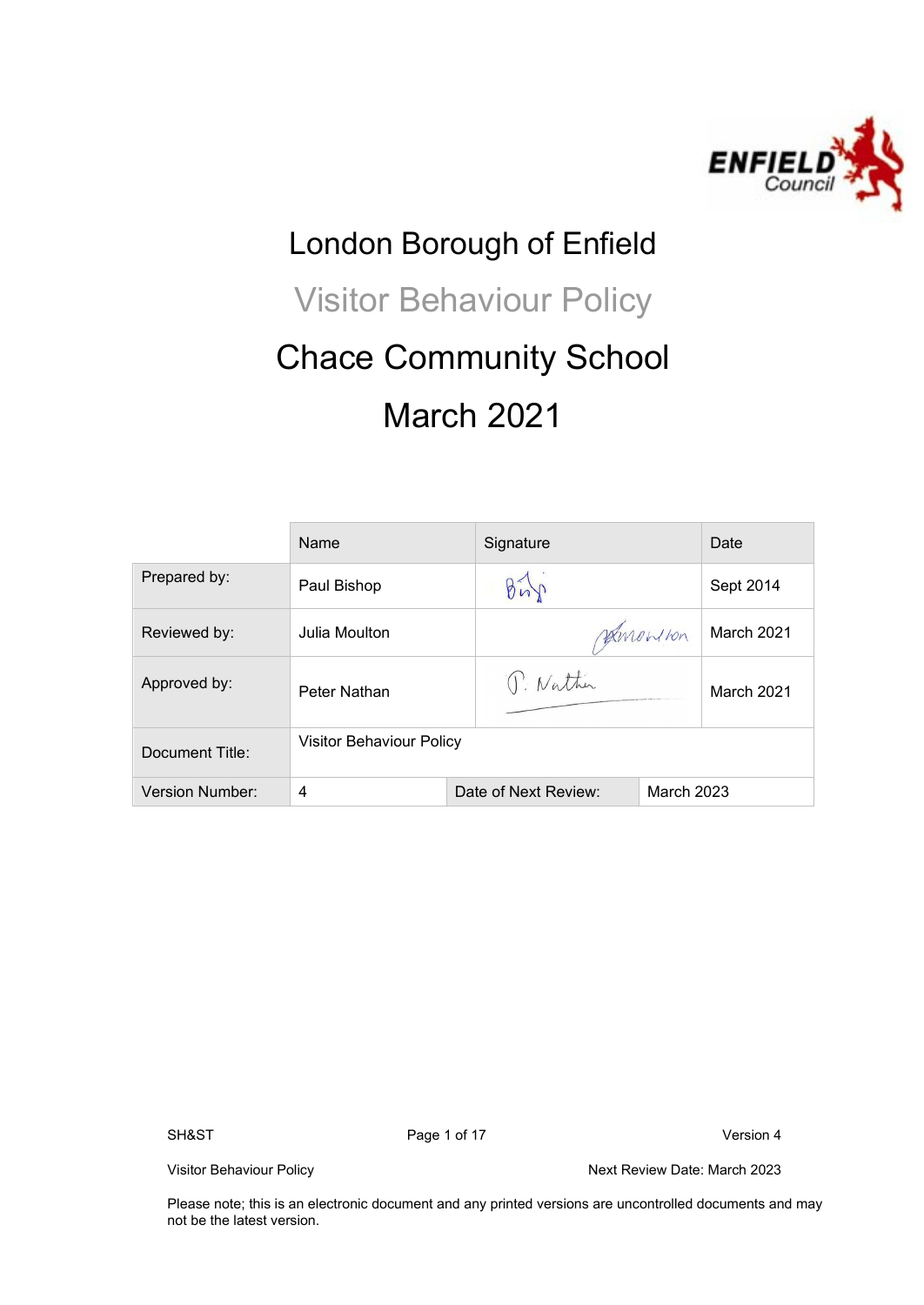## **Contents**

| STATEMENT OF EXPECTATION OF BEHAVIOURERROR! BOOKMARK NOT DEFINED. |  |
|-------------------------------------------------------------------|--|

Visitor Behaviour Policy

Next Review Date: March 2023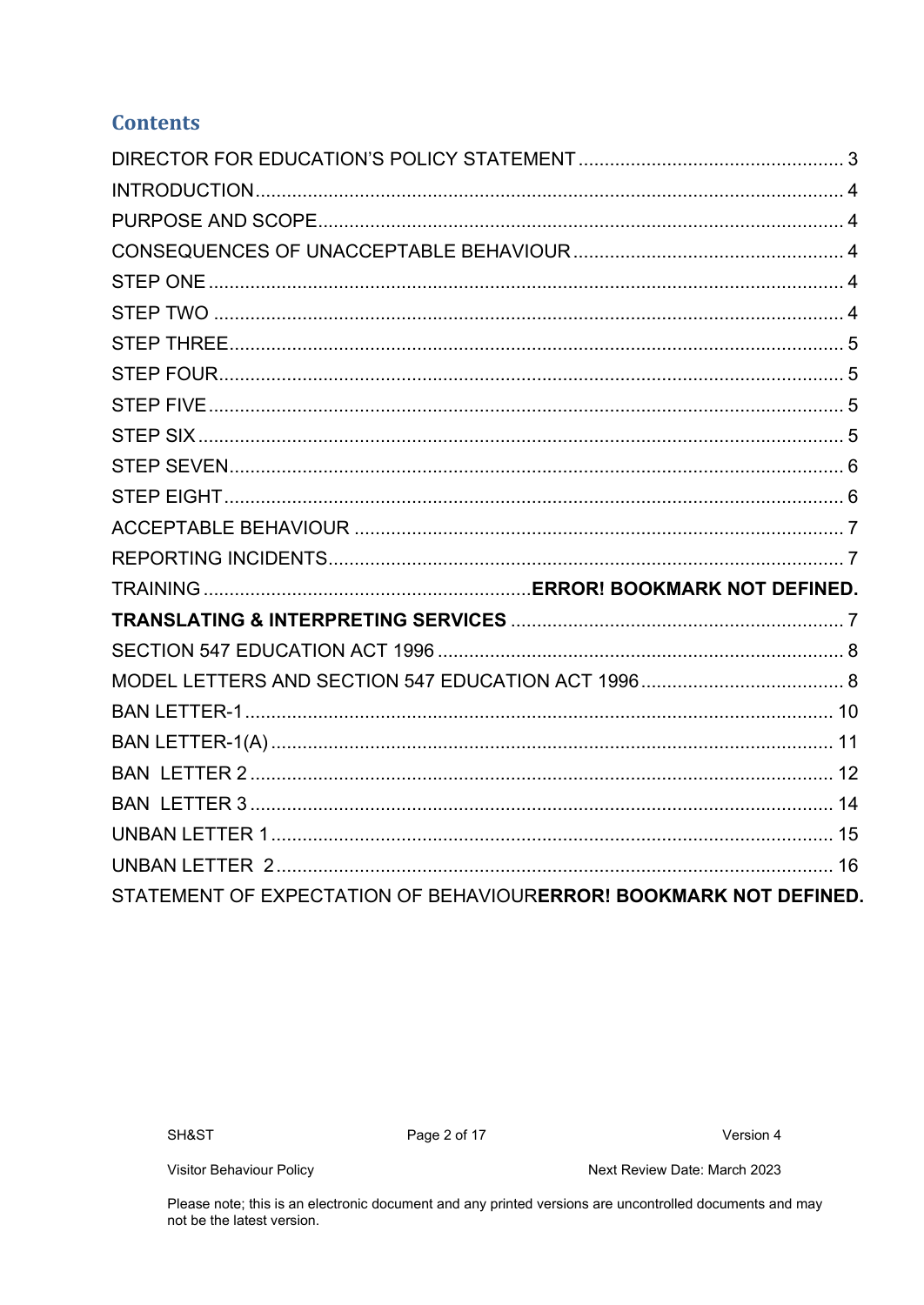#### <span id="page-2-0"></span>Director for Education's Policy Statement

As Director for Education, I, have overall responsibility for all health and safety matters within schools and have overall responsibility for ensuring the aspects of asbestos management detailed in these policy arrangements, and the duties of all responsible persons, are carried out in full. As such I am committed to the continuous improvement in health and safety standards for staff, clients, pupils, and visitors and a better working environment for everyone.

It is essential to the achievement of our Strategy for Health and Safety to ensure that access to the right knowledge, skills, and support is available to staff when they need it, and that this is widely communicated and understood.

I am committed to the continuous improvement in health and safety management by setting clear objectives and monitoring performance through health and safety management plans and proactive audit programmes. All Headteachers, Managers, including the Department Management Team and Service Managers must lead by example by demonstrating best practice in health and safety management and ensuring whenever possible, that all management decisions further health and safety objectives.

Effective partnerships between Headteachers, Managers and Staff are crucial to successful health and safety management. Poor health and safety management is rarely the result of malicious intent. Education and training in health and safety skills and risk management are key to achieving a strong health and safety culture which benefits all staff, clients, pupils, visitors and contractors who work in our premises, and improves the quality of our service.

#### **Peter Nathan**

P. Nathin

**Director for Education**

SH&ST Page 3 of 17 Version 4

Visitor Behaviour Policy **Next Review Date: March 2023**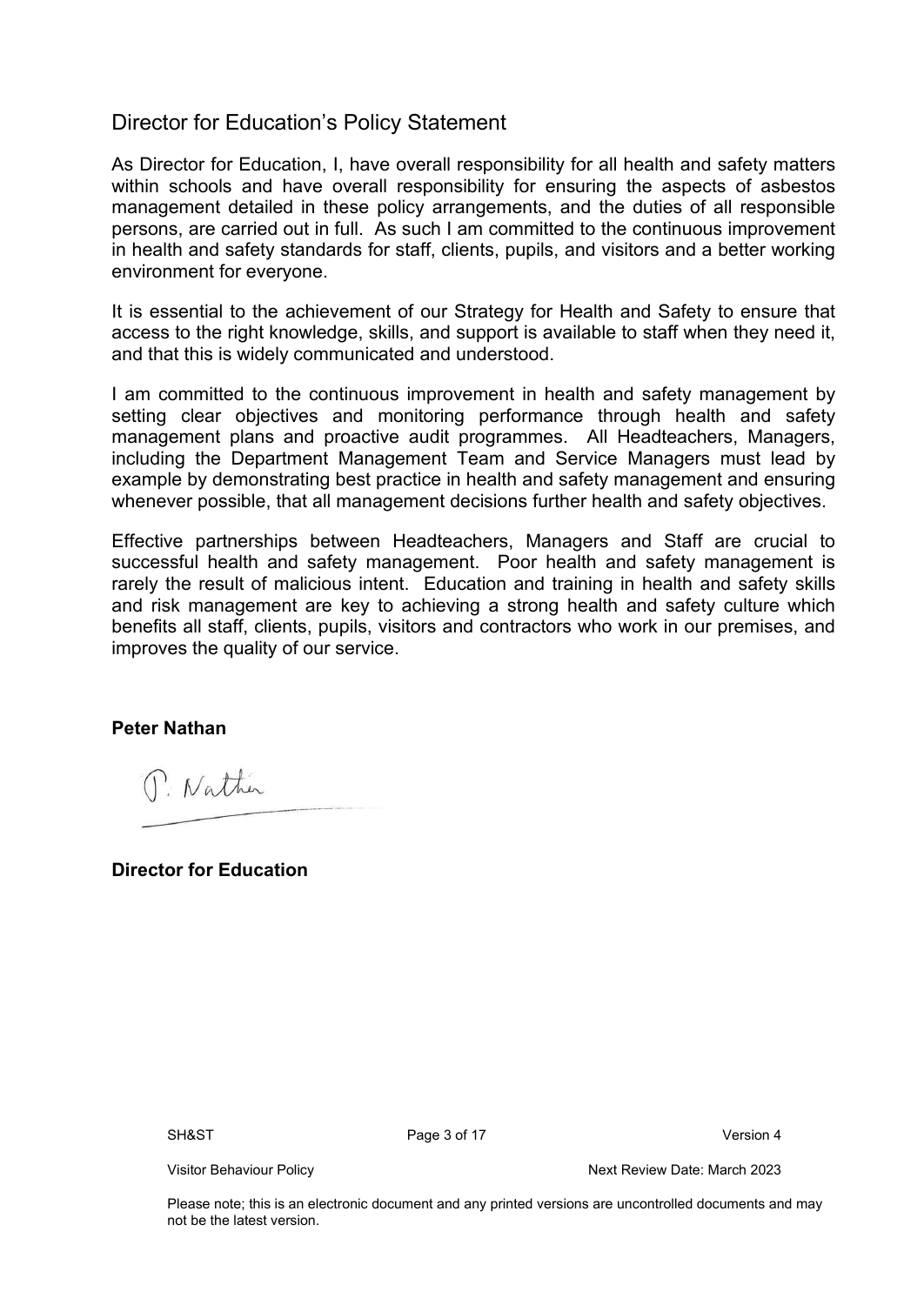#### <span id="page-3-0"></span>**Introduction**

The Visitor Behaviour Policy was originally written following a Stress Audit of Schools and Children's Services staff (formally Education Group). Violence and abuse and bullying by the public was raised as a major concern by a number of different staff groups, and the production of this policy was an Action Point on the list of recommendations as an outcome of the audit.

Since that time, violence and aggression still remains a factor that staff in Schools and Children and Family Services deal with, in some cases, regularly.

#### <span id="page-3-1"></span>**Purpose and Scope**

The aim of this policy is to ensure, as far as we reasonably practicable, the safety of staff that have contact with the public. Whilst it is important for the public, including parents, students and family members, that they are treated fairly and without discrimination, it is equally important that staff are treated similarly by the public.

By having a clear understanding of what constitutes unacceptable behaviour and a consistent procedure for responding to situations where behaviour is unacceptable. The purpose of this policy is to help the public gain an understanding of the boundaries and staff will feel reassured that should they find themselves in this situation there is a process to resolve it.

#### <span id="page-3-3"></span><span id="page-3-2"></span>**Consequences of Unacceptable Behaviour**

#### **Step one**

- 1.1 On the first instance of an individual's behaviour being unacceptable, they should be immediately informed of this and asked to regain their composure. If necessary, staff should withdraw from the area and wait for the individual to become calmer. If they do regain their composure and are able to proceed in an acceptable manner the interview/discussion should be completed. The member of staff should complete the Violence and Aggression Form on the CLASSI reporting system. No further action against the individual should be necessary.
- 1.2 If staff are concerned that the individual has not been able to regain their composure, they should ask them to leave the premises. If the individual leaves, albeit reluctantly, the member of staff should complete the Violence and Aggression Report Form on the CLASSI reporting system, and Step Two should be applied.
- 1.3 If they do not do so, or they react to this request in a violent manner, the police should be contacted, and Step 4.2 should be applied.

#### **Step Two**

SH&ST Page 4 of 17 Version 4 2.1 The individual should be contacted formally by letter to confirm that their behaviour was unacceptable and be provided with a copy of the, Statement of Expectation of Behaviour (appendix 1). They should be offered an appointment

<span id="page-3-4"></span>

Visitor Behaviour Policy **Next Review Date: March 2023**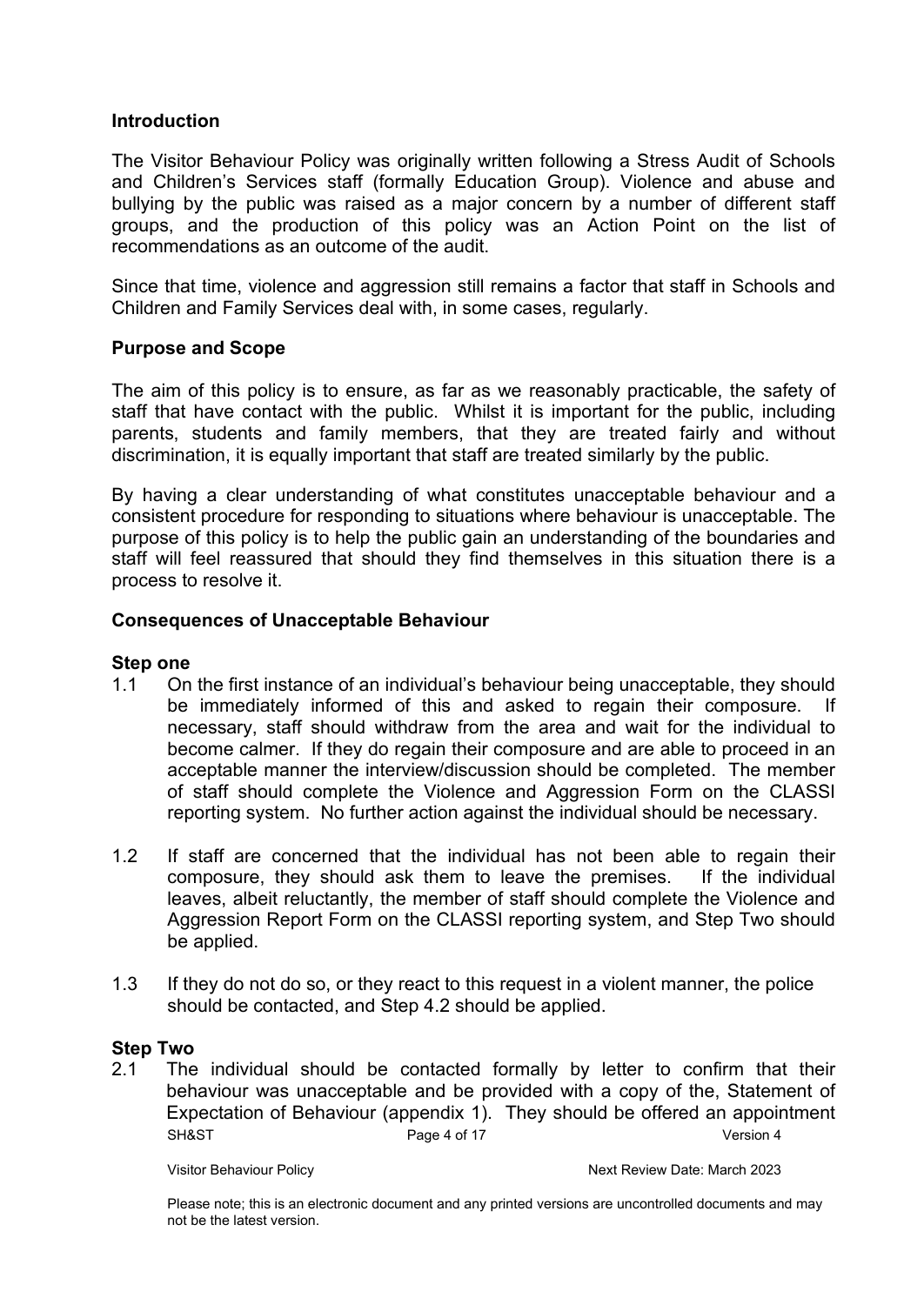to discuss the incident and/or the matter which gave rise to their behaviour in a calm and co-operative manner. When the individual attends the meeting, they should not be seen by a lone member of staff.

- 2.2 If the incident was of such severity that their presence, even for the purposes of this meeting, is considered to present an unacceptable risk, the individual should be advised to submit their case in writing, with details of the person to write to, and the date by which written representation should be received.
- 2.3 They should also be advised that failure to attend the meeting or to submit their case in writing will mean a decision is taken in their absence.
- 2.4 If you suspect that the individual may have literacy needs, which would inhibit their understanding of the correspondence sent to them, this should be established so as to investigate alternative methods of communication. This may include the use of the Translation Service, relaying the information by telephone or the inclusion of an advocate into the arrangements. (see appendix 4).

#### <span id="page-4-0"></span>**Step three**

- 3.1 If at the meeting the individual presents acceptable behaviour, i.e. is calm and understands the actions that the manager has taken, and dialogue relating to the underlying concern is possible, no further action should be taken.
- 3.2 If, however, the individual presents unacceptable behaviour at the meeting they should be advised to leave the premises as in Step one.

## <span id="page-4-1"></span>**Step Four**<br>4.1 The

- The individual should be advised, in writing, that as a second incident of unacceptable behaviour has occurred, an application has been made to the Legal Department that will result in their being prohibited from the premises.
- 4.2 In extreme circumstances where the risk to the safety of staff is high, an immediate prohibition can be issued, with details of the reasons why such action was considered appropriate.

#### <span id="page-4-2"></span>**Step five**

5.1 Legal Services should be contacted with regard to prohibiting the individual from the premises. The prohibition should state the date the prohibition takes effect and the date on which it will be reviewed.

#### <span id="page-4-3"></span>**Step six**

6.1 If the individual adheres to the prohibition and does not present unacceptable behaviour at the agreed review time, they should be invited to discuss the lifting of the prohibition. However, they should also be assured that any return to unacceptable behaviour will result in the reinstatement of the prohibition.

SH&ST Page 5 of 17 Version 4

Visitor Behaviour Policy **Next Review Date: March 2023**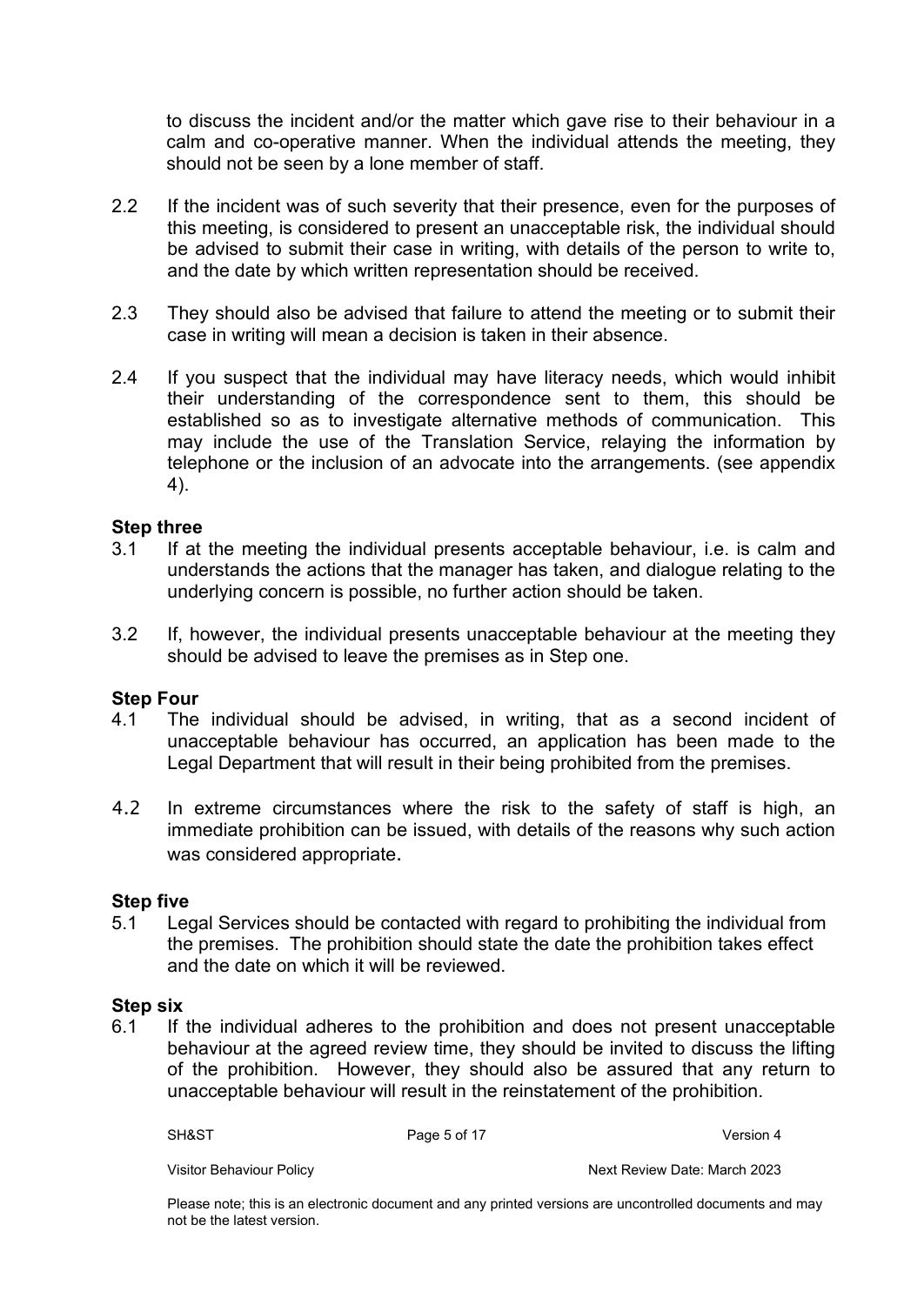6.2 If the individual does not adhere to the terms of the prohibition Legal Services should be informed immediately with the details of the contravention, including witness statements to support the information. It is not acceptable to report third party information that the individual did not adhere to the prohibition. The persons siting the individual must provide a statement confirming the time and details that the event took place.

#### <span id="page-5-0"></span>**Step seven**

7.1 Legal Service should turn the prohibition into an injunction with power of arrest. This will be served on the individual at their home address.

#### <span id="page-5-1"></span>**Step eight**

- 8.1 The presence of the individual once an injunction has been served should result in a call to the police to undertake the arrest.
- <span id="page-5-2"></span>8.2 The adherence to the injunction by the individual should result in a review as in Step 6.1.

SH&ST Page 6 of 17 Version 4

Visitor Behaviour Policy **Next Review Date: March 2023**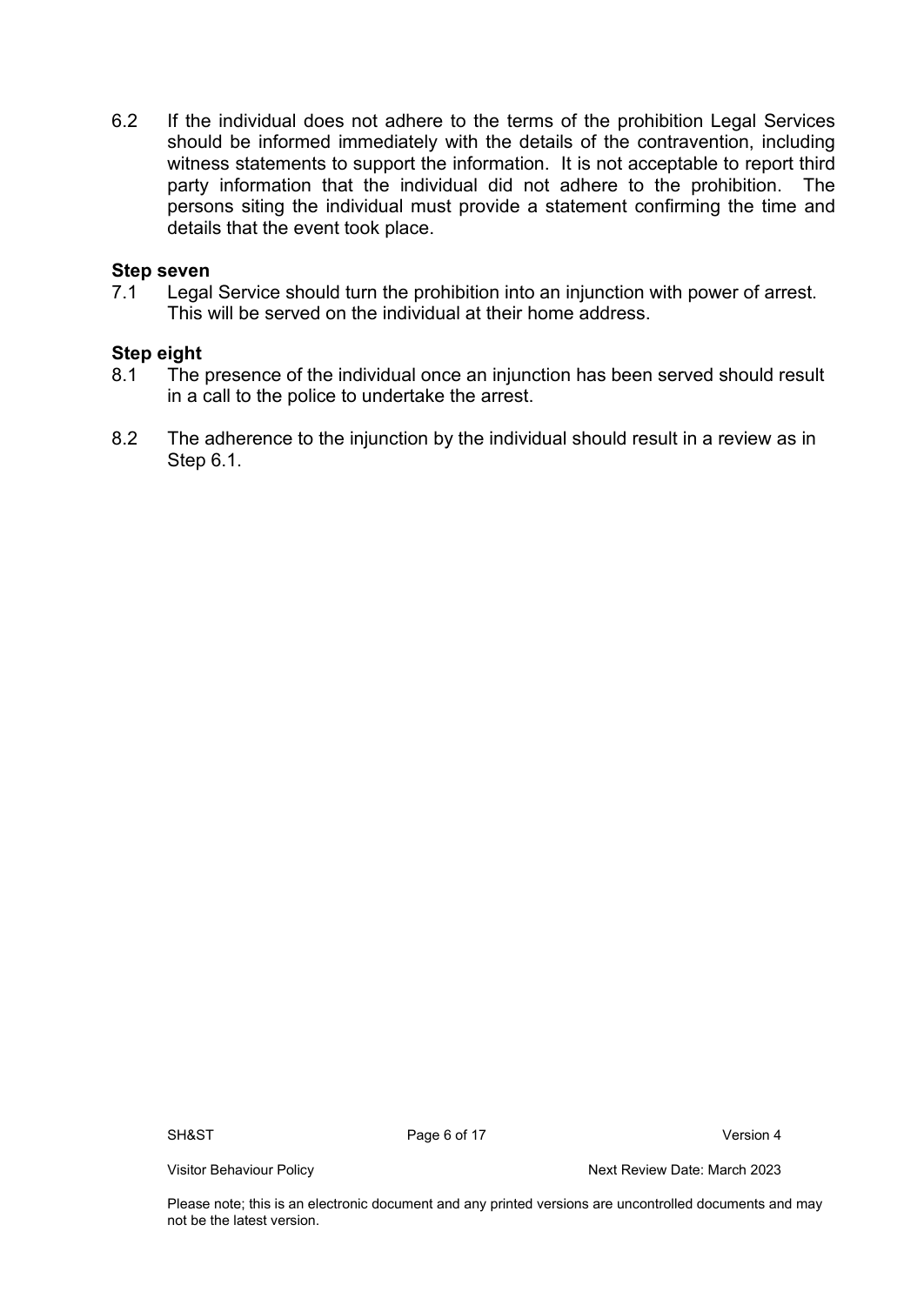#### **Acceptable Behaviour**

The aim must always be that an individual can access services and premises in a safe and non-abusive manner and that staff feel safe and secure in providing those services. The opportunity for the individual to demonstrate acceptable behaviour must be made available to them and thereby the removal of whichever step in the process their behaviour has achieved.

#### <span id="page-6-0"></span>**Reporting Incidents**

All incidents of violence and aggression must be reported to the Schools Health and Safety Team on the violence and aggression form on the CLASSI database. The Schools' Health and Safety Team may also ask for further information so that the details of the violent or abusive individual can be shared with other Council Service Groups if appropriate.

#### <span id="page-6-1"></span>**Translating & Interpreting Services**

Enfield Council has a partnership agreement for The Language Shop (formerly Newham Language Shop (NLS)) to supply these services to the Council. Along with the Council, the partnership consists of; Newham Council, Barking & Dagenham, Redbridge, Havering, Tower Hamlets, Waltham Forest and Newham University Hospital.

The Language Shop is a well-established provider in the sector and will work with all of the partners to provide a cost effective, high quality service. With a vast number of freelance translators and interpreters covering over 100 languages, Enfield Council will now have access to The Language Shop's full range of expert T&I Services. Enfield is committed to including people in providing services to those in the community who need help because they don't speak English.

In order to book these services, you must first register on [bookingsnls@newham.gov.uk](mailto:bookingsnls@newham.gov.uk)

Interpreting services via the Language Shop web portal <https://languageshop.newham.gov.uk/> (also available through the Enfield Intranet).

Translation services via email: [translation@newham.gov.uk](mailto:translation@newham.gov.uk)

#### **Statement of Expectation of Visitor Behaviour**

Whilst the public are on our premises there is an expectation that behaviour by both staff and visitors, including parents of students, will meet certain standards. These standards are displayed on all common meeting areas and offices. **See Appendix 1.**

SH&ST Page 7 of 17 Version 4

Visitor Behaviour Policy **Next Review Date: March 2023**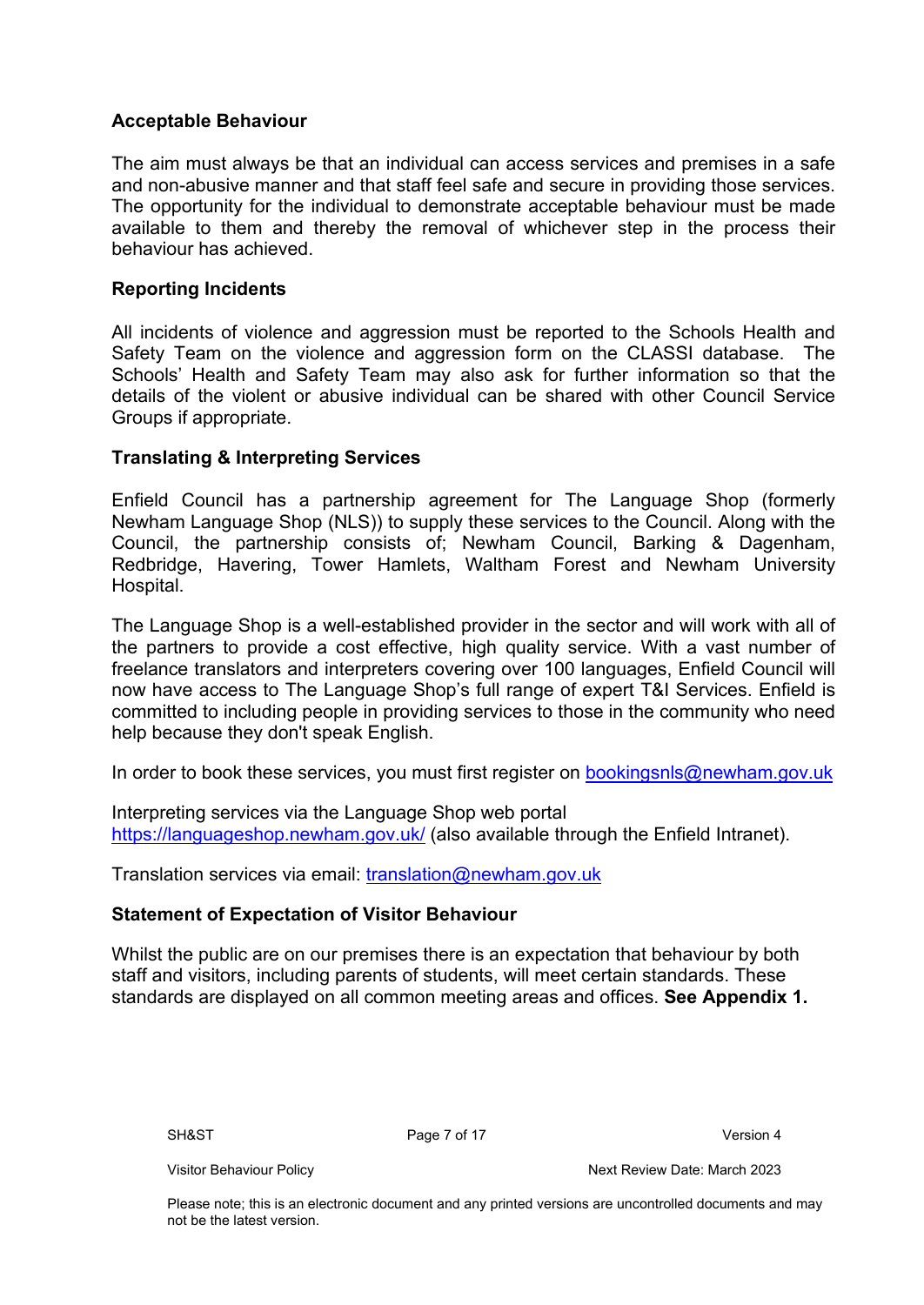Booking online offers several advantages:

- Greater control make, track, amend and cancel bookings
- Faster service
- Cost savings no admin fees
- Easy to use

Visit <http://languageshop.org/> for more information about (NLS) Newham Language Shop

*You are not obliged to use NLS; other translation services may be used.*

#### <span id="page-7-0"></span>**Section 547 Education Act 1996**

The model letters (pages  $12 - 17$ ) suggest how use might be made of section 547 of the Education Act 1996 in the letters that are sent to parents and other visitors.

Section 547 - makes it an offence for a person without lawful authority on school premises and causes or permits nuisance or disturbance is guilty of an offence and liable in summary conviction to a fine.

A parent of a child attending a school normally has implied permission to be on the school's premises at certain times and for certain purposes but if the parent's behaviour is unreasonable this permission may be withdrawn, and they will become a trespasser. The model letters which may be adapted by the governing body or LA to inform a parent or other person that they may not enter a school's premises and how to appeal against this decision.

A person who nevertheless persists in entering the school premises and displaying unreasonable behaviour may be removed and prosecuted under section 547.

#### <span id="page-7-1"></span>**Model Letters and section 547 Education Act 1996**

The following examples of letters (which can be adapted for different legal purposes where necessary) are to parents or other visitors to school premises whose permission to be on the premises is to be, or has been, withdrawn by the governing body or LA on behalf of the school. The letters show that where such a parent re-enters school premises and causes a nuisance or disturbance, section 547 might be used.

A Headteacher has the right to decide who can come onto school premises but the letters should be sent by the governing body or LA – in the case of aided, foundation schools or academies – by the governing body, on behalf of the Headteacher.

SH&ST Page 8 of 17 Version 4

Visitor Behaviour Policy **Next Review Date: March 2023**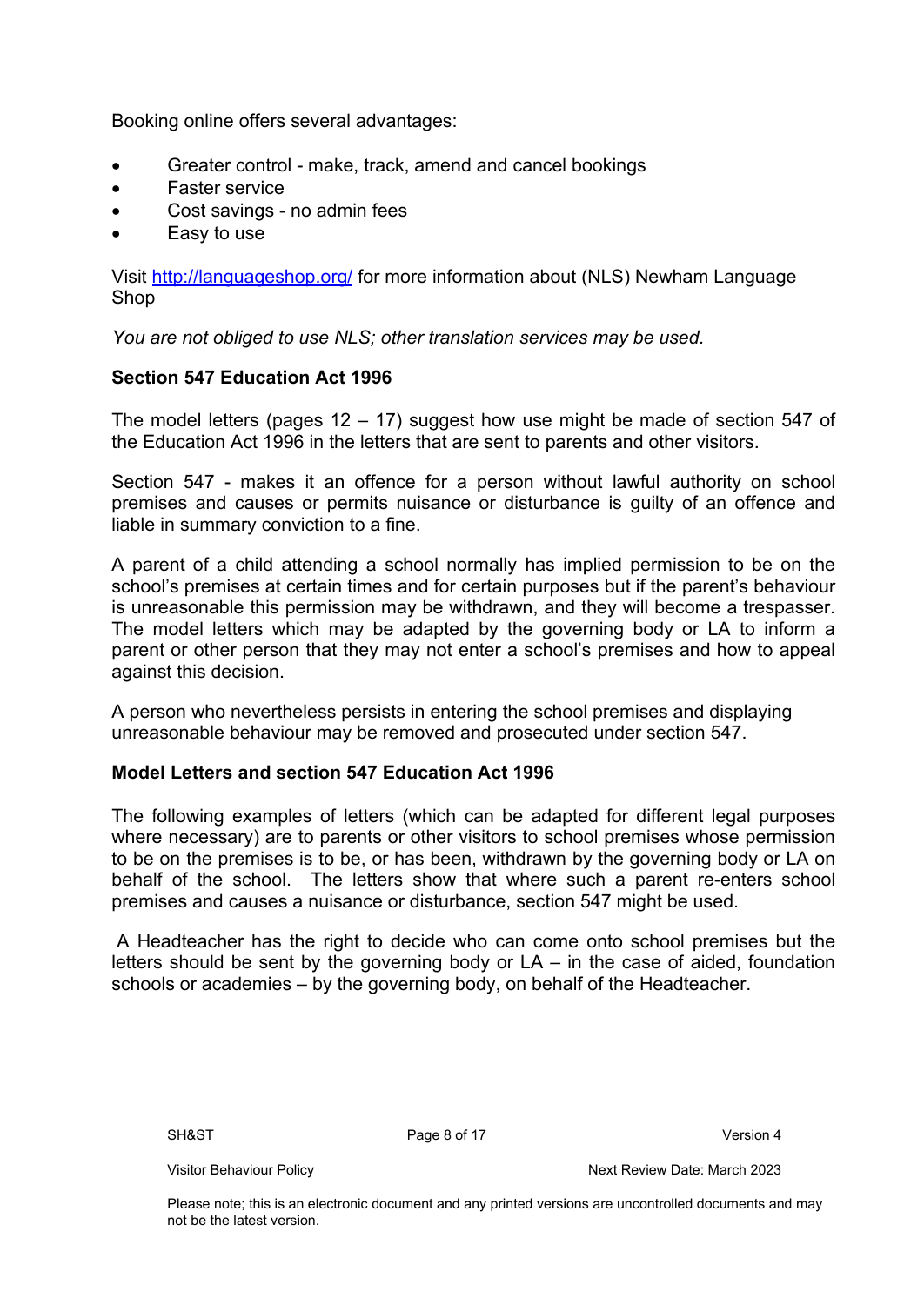Using powers under section 547 allows for action which the governing body or the LA can take on behalf of a school and which can be straightforward, quick and effective in removing violent, aggressive or abusive people from school premises. In practice, it is amongst the most widely used remedies.

<span id="page-8-0"></span>Section 547 will not be the most appropriate remedy in every circumstance. Serious violence, repeated harassment or racially aggravated behaviour for example, may warrant stronger criminal sanctions. The Council Legal Department should be consulted for further advice.

SH&ST Page 9 of 17 Version 4

Visitor Behaviour Policy **Next Review Date: March 2023**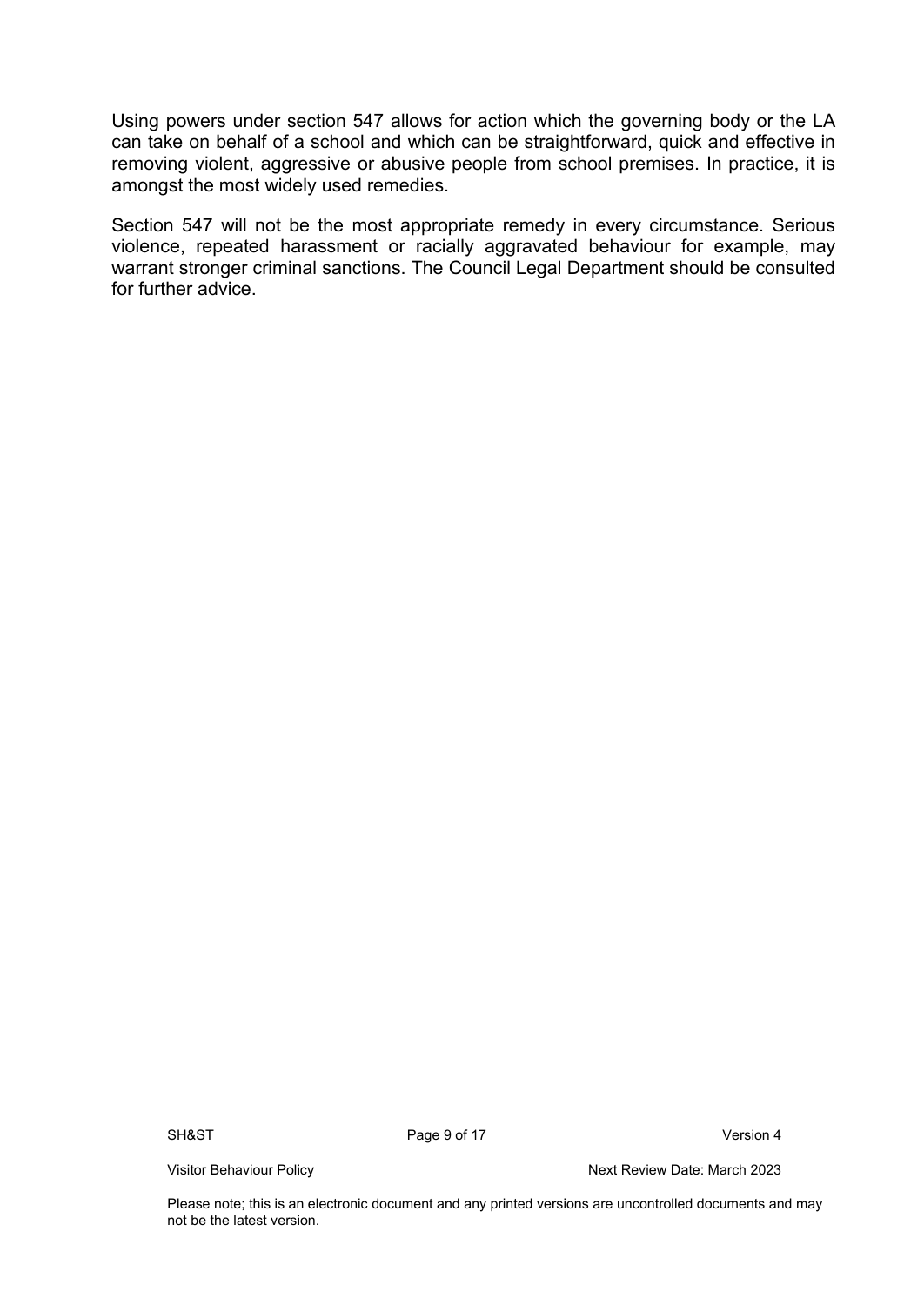## BAN LETTER-1

#### **Letter to ban parent with child/ren at the school following incident**

#### **RECORDED DELIVERY**

#### Dear Sir/Madam

Following the incident that happened at (insert name) School, and your conduct on (enter date and time).

[Add summary of the incident and of its effect on staff, pupils, and other parents.]

I must inform you that the board of governors will not tolerate conduct of this nature on its premises and will act to defend its staff and pupils. I am therefore instructing that (for a temporary period) you are not to reappear on the premises of the School. If you do not comply with this instruction, I shall arrange for you to be removed from the premises and prosecuted under Section 547 of the Education Act 1996. If convicted under this section, you are liable to a fine.

In the case of a primary school include: For the duration of this decision you may bring your son(s)/daughter(s) (complete as appropriate) to school and collect them/him/her (delete as appropriate) at the end of the school day, but you must not go beyond the school gate.

(In the case of infant children, also insert) Arrangements have been made for your (delete as appropriate) son(s)/daughter(s) (insert child/rens names) to be collected, and returned to you, at the school gate by a member of the School's staff.

The withdrawal of permission for you to enter the school premises takes effect straightaway. However, I still need to decide whether it is appropriate to confirm this decision. Before I do so, I wish to give you an opportunity to give me in writing any comments or observations of your own in relation to the report which I have received from the headteacher. These comments may include any expressions of regret on your part and any assurances you are prepared to give about your future good conduct. To enable me to take a decision on this matter at an early point, you are asked to send me any written comments you wish to make by (state date ten working days from the date of letter).

If on receipt of your comments I consider that my decision should be confirmed, you will be supplied with details of how to pursue a review of the circumstances of your case.

Yours faithfully,

SH&ST Page 10 of 17 CHA Provides a Version 4

Visitor Behaviour Policy **Next Review Date: March 2023**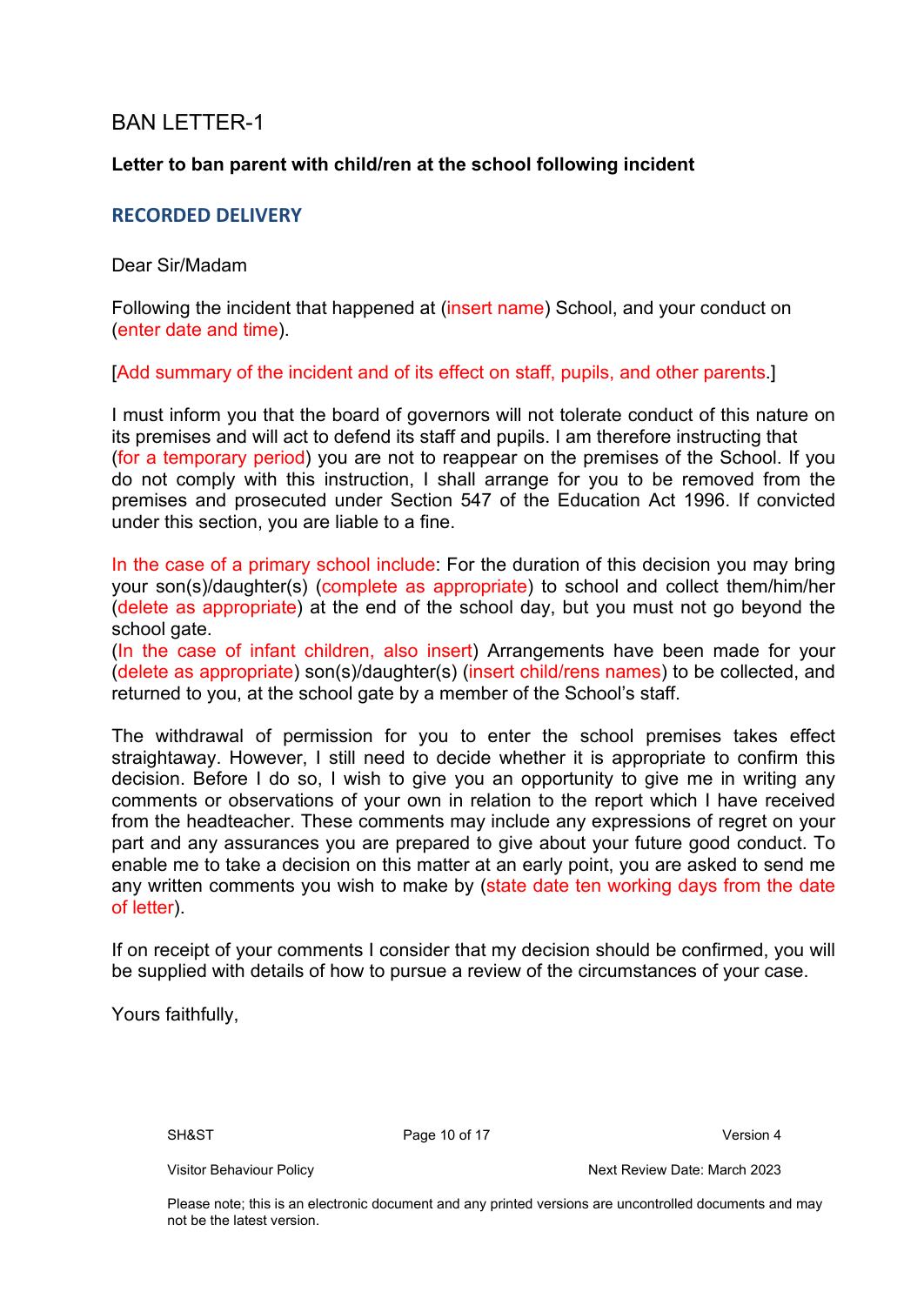## <span id="page-10-0"></span>BAN LETTER-1(a)

#### **Letter to ban member of the public (not parent) following incident**

#### **RECORDED DELIVERY**

Dear Sir/Madam

Following the incident that happened at (insert name) School, and your conduct on (enter date and time).

[Add summary of the incident and of its effect on staff, pupils, and other parents.]

I must inform you that the board of governors will not tolerate conduct of this nature on its premises and will act to defend its staff and pupils.

I am instructing that you are not to reappear on the premises of the School. If you do not comply with this instruction, I shall arrange for you to be removed from the premises and prosecuted under section 547 of the Education Act. If convicted, you are liable to a fine.

Yours faithfully,

SH&ST Page 11 of 17 CHA Provides a Version 4

Visitor Behaviour Policy **Next Review Date: March 2023**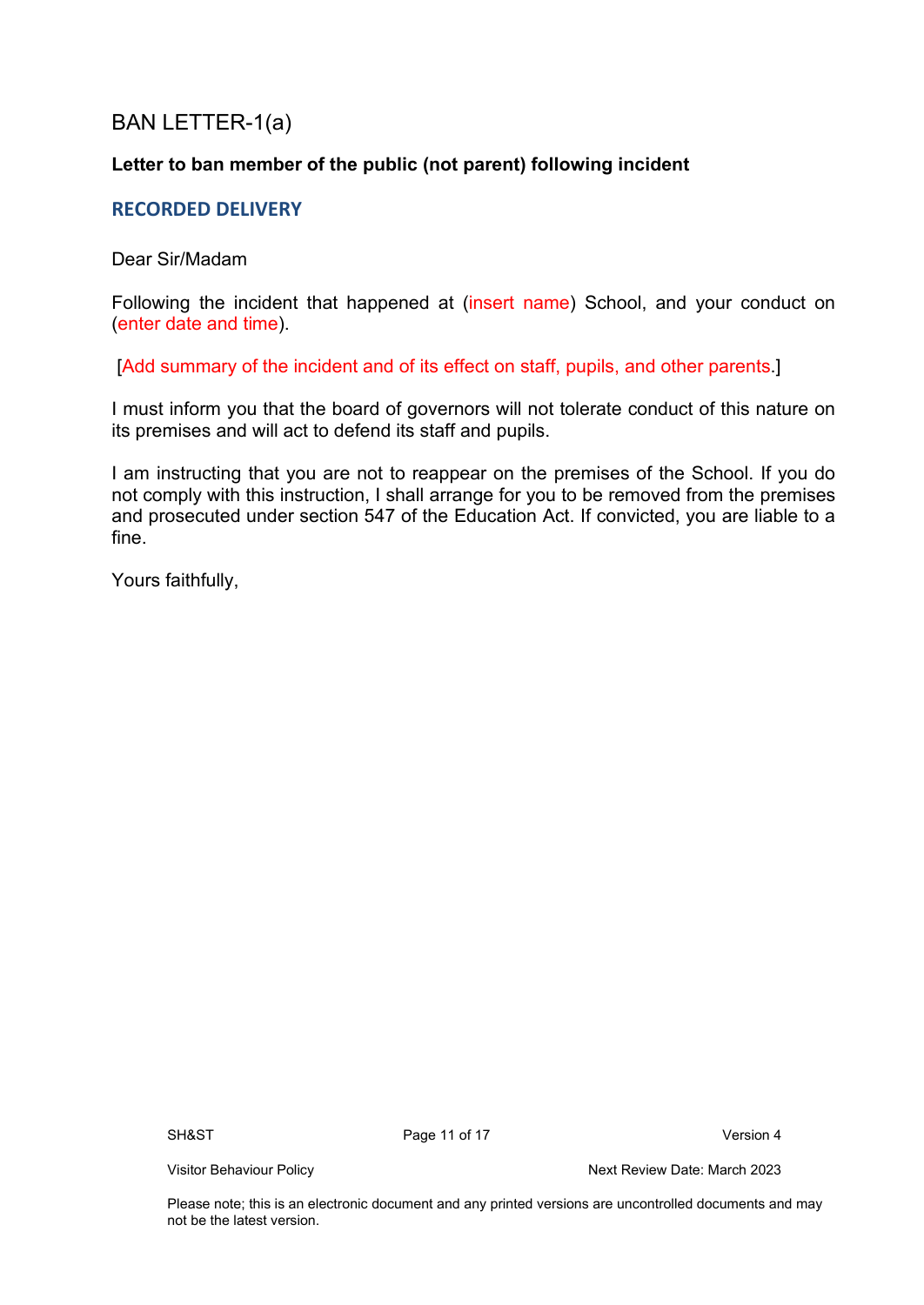## <span id="page-11-0"></span>BAN LETTER 2

#### **Letter to parent with child/ren at the school confirming ban**

#### **RECORDED DELIVERY**

#### Dear Sir/Madam

On (give date) I wrote to you informing you that I had withdrawn permission for you to come onto the premises of (insert name) School. To enable the board of governors to determine whether to confirm this decision for a longer period, I gave you the opportunity to give your written comments on the incident concerned by (give date).

I have not received a written response from you / I have now received a letter from you dated insert date, the contents of which I have noted. (delete either sentence as appropriate).

In the circumstances, and after further consideration of the headteacher's report, I have determined that the decision to withdraw permission for you to come onto school premises should be confirmed. I am therefore instructing that until further notice you are not to come onto the premises of the School without the prior knowledge and approval of the headteacher. If you do not comply with this instruction I shall arrange for you to be removed from the premises and prosecuted under Section 547 of the Education Act 1996. If convicted, you are liable to a fine.

Notwithstanding this decision the headteacher and staff at (insert name) School remain committed to the education of your child/children (delete as appropriate), who must continue to attend school as normal insert in the case of a primary school: under the arrangements set out in my previous letter.

The board of governors will take steps to review the continuance of this decision on (give date). When deciding whether it is necessary to extend the withdrawal of permission to come onto the School's premises, the governors will take into account the extent of your compliance with the decision, any appropriate expressions of regret and assurance of future good conduct received from yourself and any evidence of your co-operation with the School in other respects.

SH&ST Page 12 of 17 Version 4

Visitor Behaviour Policy **Next Review Date: March 2023**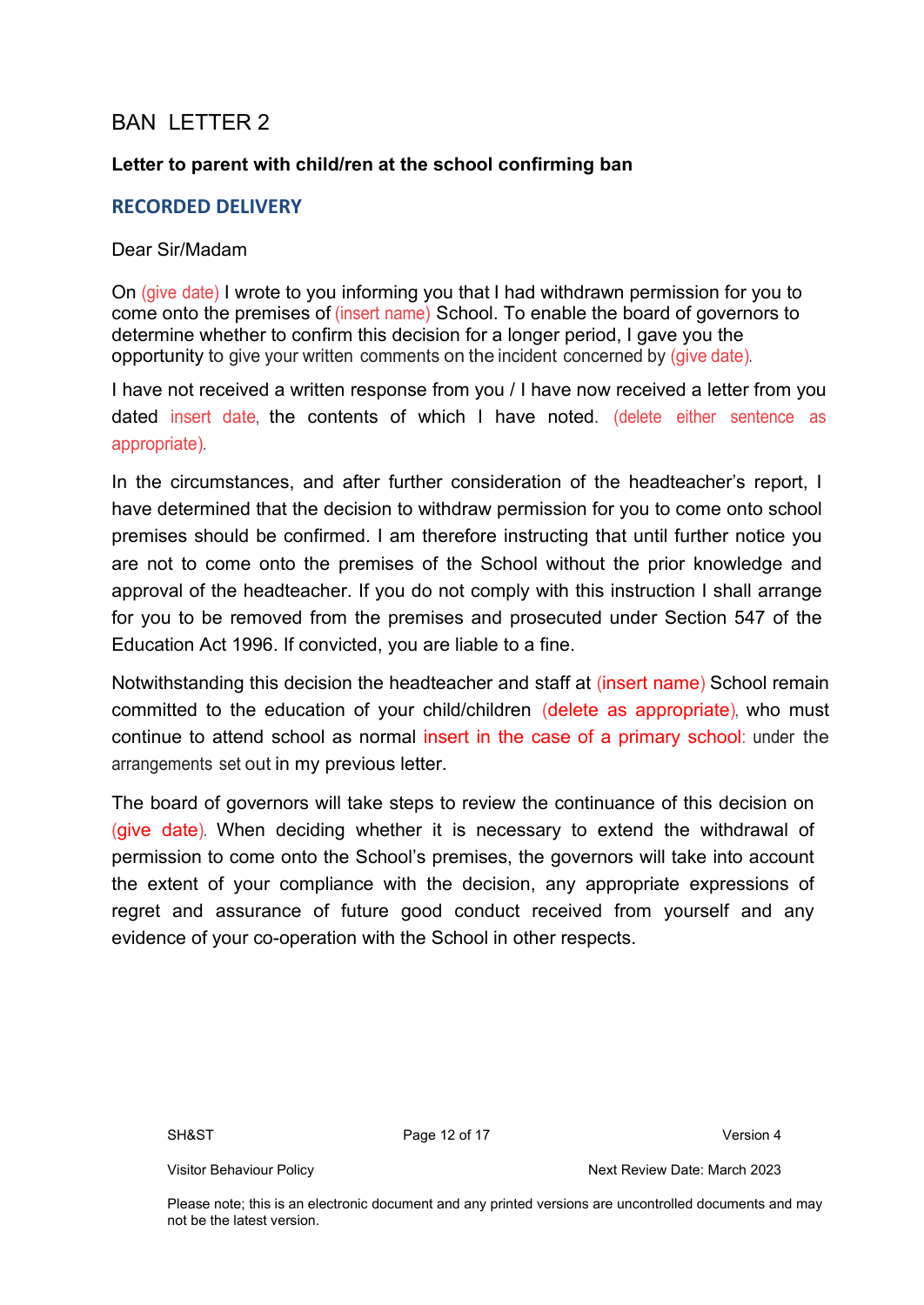[Include where the incident has arisen within the context of a parental complaint against the School:]

Finally, I would advise you that I have asked the headteacher to ensure that your complaint that (give brief details) is considered under the appropriate stage of the School's parental complaints procedure. You will be contacted about this by the School in due course.

If you wish to pursue the matter further, you have a right to a review of the circumstances of this case by contacting … (complete as appropriate with name of LA officer).

Yours faithfully

SH&ST Page 13 of 17 CHA Provides a Version 4

Visitor Behaviour Policy **Next Review Date: March 2023**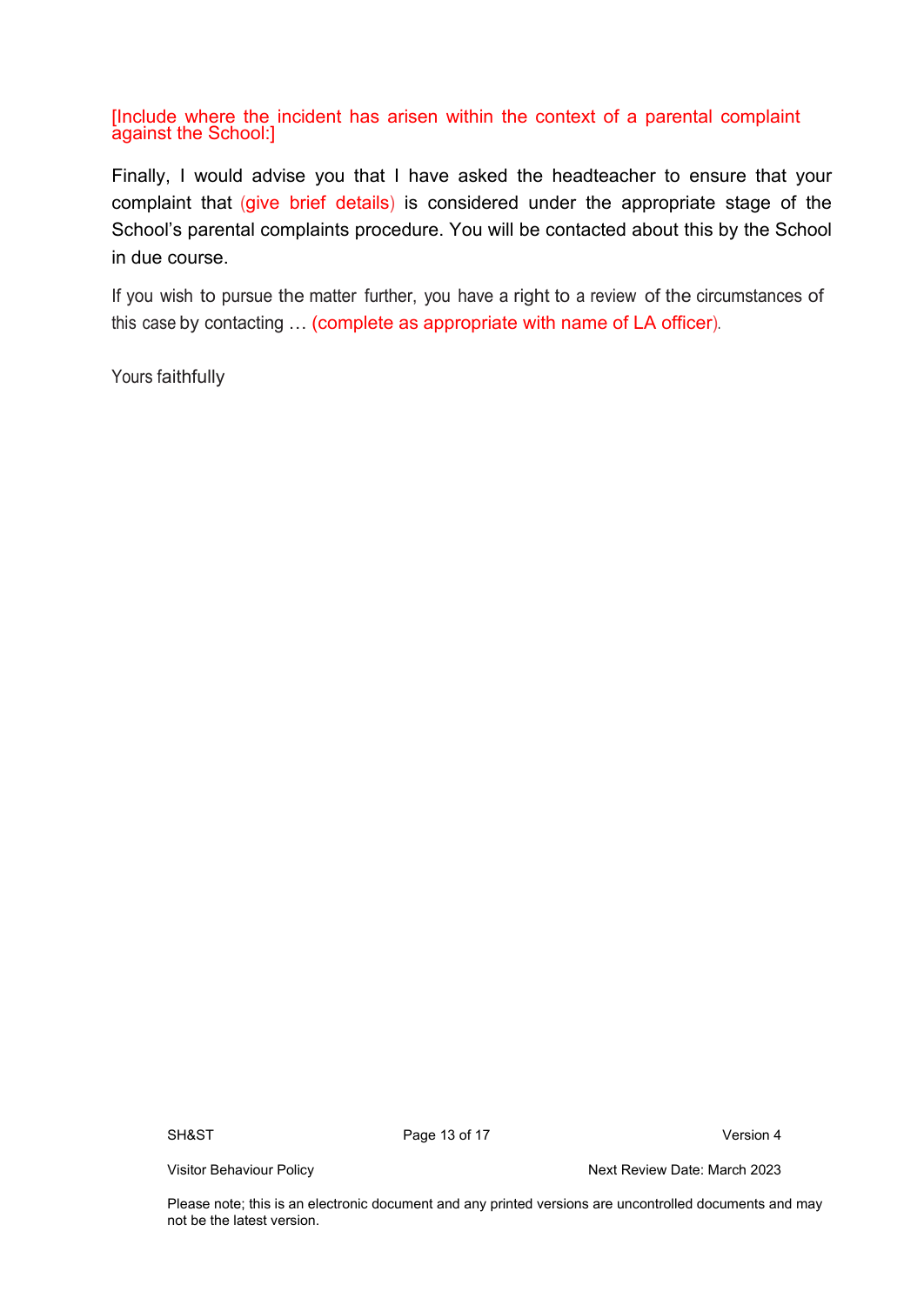## <span id="page-13-0"></span>BAN LETTER 3

#### **Letter to parent with child/ren at the school after review of ban to inform ban still stands**

#### **RECORDED DELIVERY**

#### Dear Sir/Madam

I wrote to you on (give date) withdrawing permission for you to come onto the premises of (insert name) School until further notice. In that letter I also advised you that I would take steps to review this decision on (give date).

I have now completed the review. However, after consultation with the Headteacher and board of governors I have determined that it is not yet appropriate for me to withdraw my decision. (Give a brief summary of reasons.)

I therefore advise that the instruction that you are not to come onto the premises of (insert name) School without the prior knowledge and approval of the headteacher remains in place until further notice.

I shall undertake a further review of this decision on (give date).

[If the letter is from the Governing Body] If you are dissatisfied with this decision, you have a right to complain to the local education authority.

[If the letter is from the LA] If you are dissatisfied with this decision because you consider it to be unfair, or not to have been made in a correct way, or believe there has been a case of maladministration, you have a right to a further review by the Local Government Ombudsman. They can be contacted at <https://www.lgo.org.uk/contact-us> or alternatively on **0300 061 0614** (Monday to Friday, between 10am and 12 noon)

Yours faithfully

SH&ST Page 14 of 17 Page 14 of 17 Page 14 of 17 Page 14 of 17 Page 14 of 17 Page 14 of 17 Page 18 Page 18 Of 20

Visitor Behaviour Policy **Next Review Date: March 2023**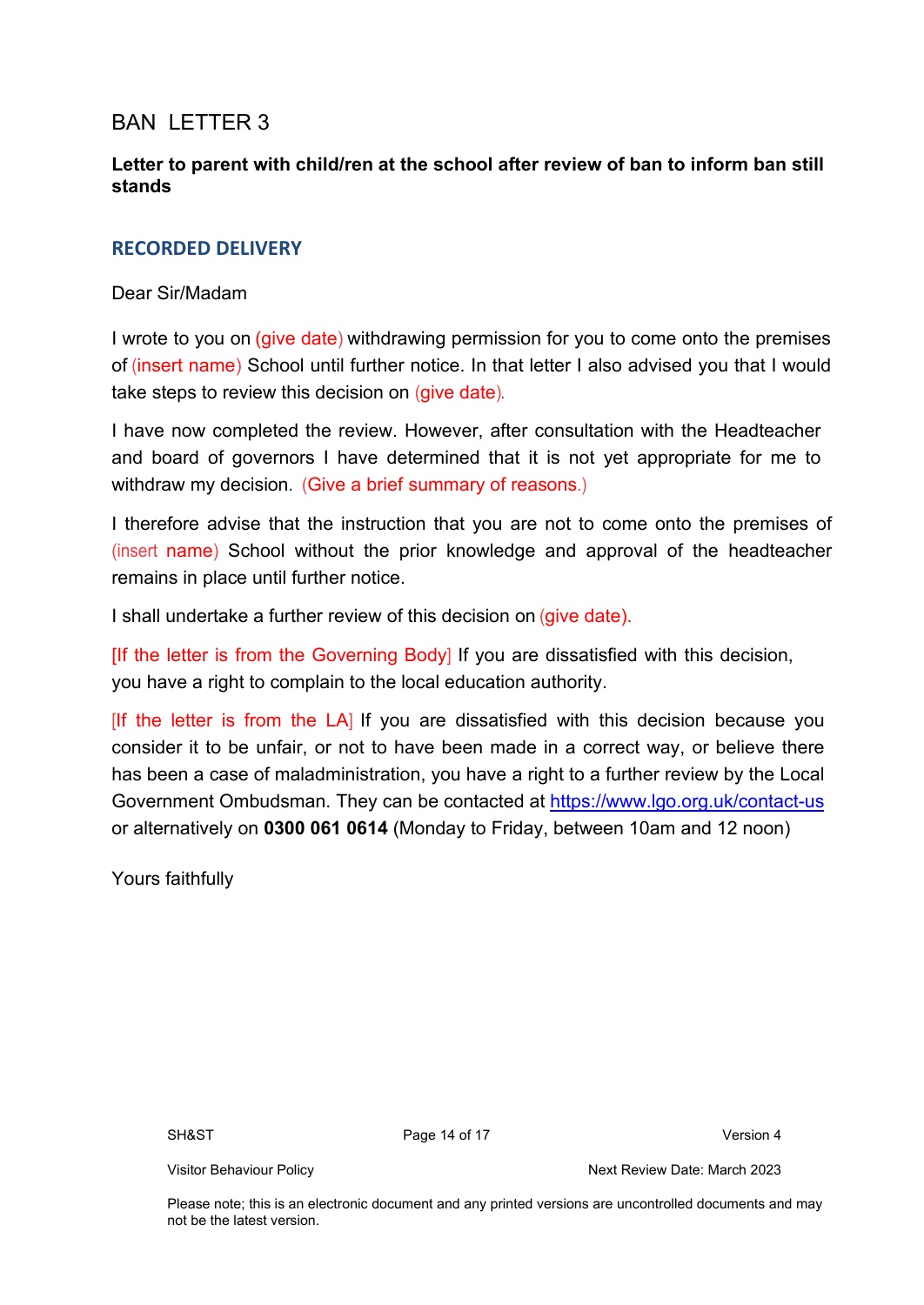## <span id="page-14-0"></span>UNBAN LETTER 1

#### **RECORDED DELIVERY**

Dear Sir/Madam,

On (insert date) I wrote to you informing you that I had temporarily withdrawn permission for you to come onto the premises of (insert name) School. To enable me to determine whether to confirm this decision for a longer period, I gave you the opportunity to let me have your written comments on this incident by (insert date).

I have not received a written response from you / I have now received a letter from you dated (insert date), the contents of which I have noted. (delete either sentence as appropriate).

[However] In the circumstances, and after consulting with the Headteacher/chair of governors, I have decided that it is not necessary to confirm the decision, and I am therefore restoring to you the permission to come onto the school premises, with immediate effect.

Nevertheless I remain very concerned at the incident which occurred on (insert date), and I must warn you that if there is any repetition of your behaviour on that occasion, I shall not hesitate to withdraw permission for you to come onto the premises again.

Yours sincerely,

SH&ST Page 15 of 17 Version 4

Visitor Behaviour Policy **Next Review Date: March 2023**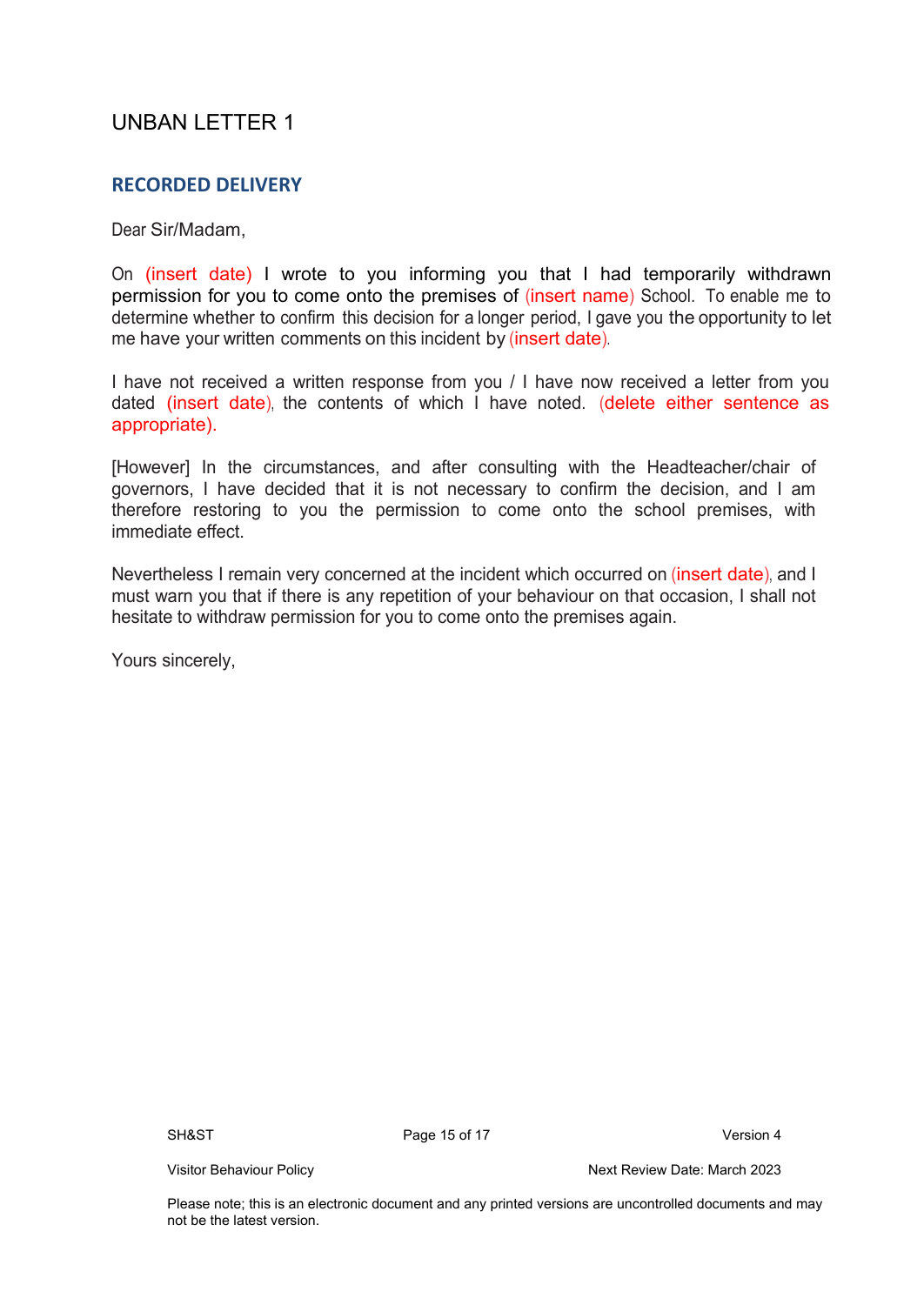## <span id="page-15-0"></span>UNBAN LETTER 2

#### **RECORDED DELIVERY**

#### Dear Sir/Madam,

I wrote to you on (give date) informing you that I had withdrawn permission for you to come onto the premises of (insert name) School until further notice. In that letter I also advised you that I would take steps to review this decision on (give date).

I have now completed the review. After consultation with the headteacher, I have decided that it is now appropriate to change that decision and I am therefore restoring to you the permission to come onto the school premises, with immediate effect.

I trust that you can now be relied upon to act in full co-operation with the School and that there will be no further difficulties of the kind which made it necessary for me to prevent you entering the premises.

I should point out that if there is any repetition of your behaviour, I shall not hesitate to withdraw permission for you to come onto the premises again.

Yours sincerely,

SH&ST Page 16 of 17 CHA Provides a Version 4

Visitor Behaviour Policy **Next Review Date: March 2023**